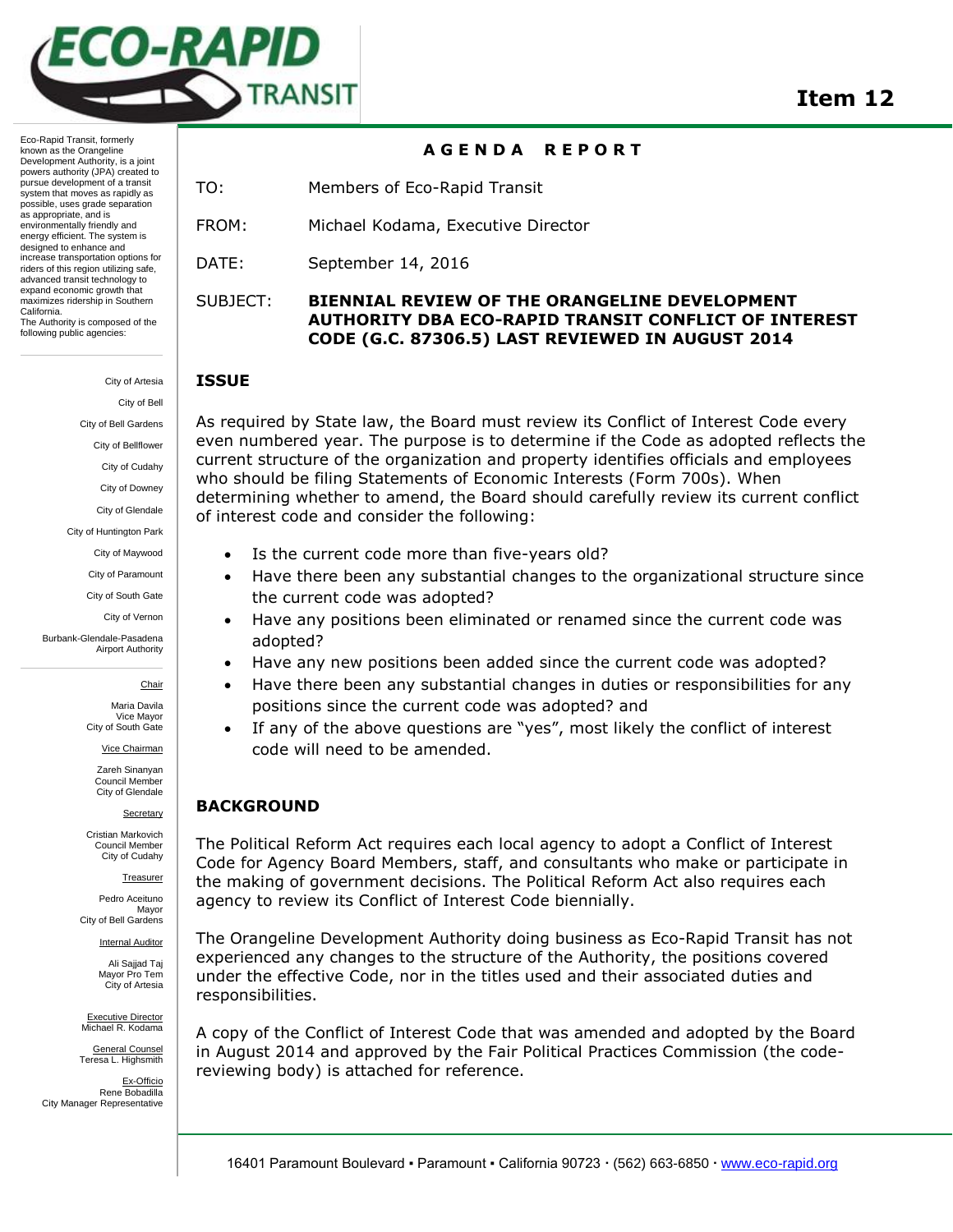

Eco-Rapid Transit, formerly known as the Orangeline Development Authority, is a joint powers authority (JPA) created to pursue development of a transit system that moves as rapidly as possible, uses grade separation as appropriate, and is environmentally friendly and energy efficient. The system is designed to enhance and increase transportation options for riders of this region utilizing safe, advanced transit technology to expand economic growth that maximizes ridership in Southern California. The Authority is composed of the following public agencies:

City of Artesia

City of Bell

City of Bell Gardens

City of Bellflower City of Cudahy

City of Downey

City of Glendale

City of Huntington Park

City of Maywood

City of Paramount

City of South Gate

City of Vernon

Burbank-Glendale-Pasadena Airport Authority

#### **Chair**

Maria Davila Vice Mayor City of South Gate

Vice Chairman

Zareh Sinanyan Council Member City of Glendale

**Secretary** 

Cristian Markovich Council Member City of Cudahy

**Treasurer** 

Pedro Aceituno Mayor City of Bell Gardens

**Internal Auditor** 

Ali Sajjad Taj Mayor Pro Tem City of Artesia

Executive Director Michael R. Kodama

General Counsel Teresa L. Highsmith

Ex-Officio Rene Bobadilla City Manager Representative

## **RECOMMENDATION**

It is recommended that the Board:

- 1. Discuss and review the information presented and offer action items; and/or
- 2. Receive and file the item.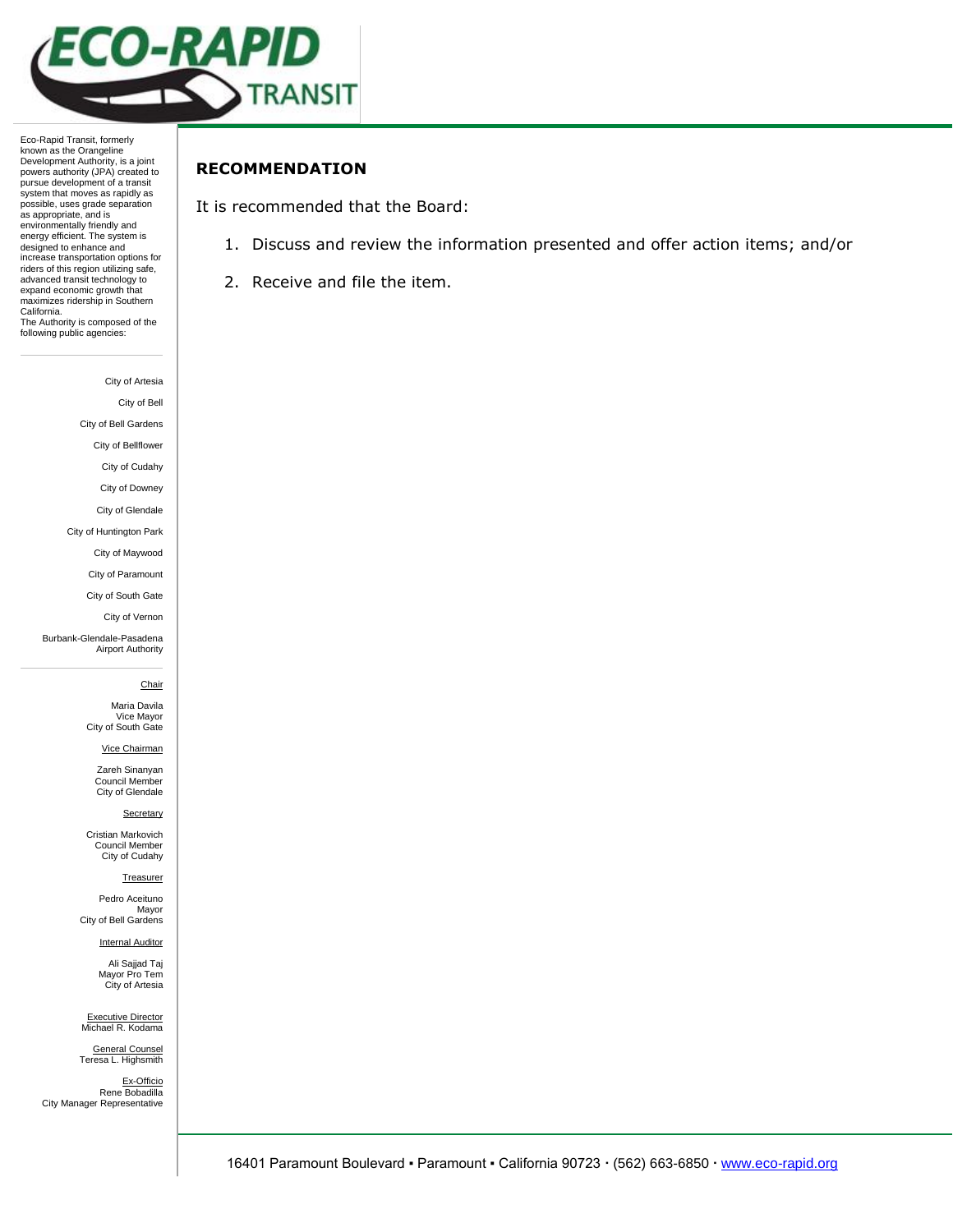### RESOLUTION NO. 2014 - 02

### A RESOLUTION OF THE ORANGELINE DEVELOPMENT AUTHORITY, DBA ECO-RAPID TRANSIT, AMENDING THE CONFLICT OF INTEREST CODE FOR THE AUTHORITY AND DIRECTING STAFF TO SUBMIT IT TO THE FAIR POLITICAL PRACTICES COMMISSION AS THE CODE REVIEWING BODY PURSUANT TO THE CALIFORNIA POLITICAL REFORM ACT

WHEREAS, California Government Code §87300 requires that every public agency adopt and promulgate a Conflict of Interest Code;

WHEREAS, amendments to the Political Reform Act, Government Code Sections 81000, et. seq., have in the past and foreseeably will in the future require conforming amendments to be made in Conflict of Interest Codes adopted and promulgated pursuant to its provisions; and

**WHEREAS**, the Fair Political Practices Commission ("FPPC") has adopted a regulation, 2 California Code of Regulations section 18730, which contains the terms of a standard Conflict of Interest Code, which can be incorporated by reference, and which will be amended to conform to amendments in the Political Reform Act after public notice and hearings conducted by the FPPC pursuant to the Administrative Procedure Act, Government Code Section 11370, et. seq.; and

**WHEREAS**, incorporation by reference of the terms of the aforementioned requiation and amendments to it in Conflict of Interest Codes saves the Orangeline Development Authority time and money by minimizing the actions required to keep the Code in conformity with the Political Reform Act; and

**WHEREAS**, the Political Reform Act requires that Conflict of Interest Codes approved by a local government agency be approved by a "code reviewing body", which for the Orangeline Development Authority is the Fair Political Practices Commission;

NOW THEREFORE, BE IT RESOLVED by the Orangeline Development Authority as follows:

- 1. All previously adopted resolutions approving various Conflict of Interest Codes are hereby rescinded and superseded.
- 2. The Conflict of Interest Code attached to this Resolution as Appendix A, together with the Exhibits A and B thereto, and incorporated herein by reference is hereby adopted as the Conflict of Interest Code of the Orangeline Development Authority.
- 3. Persons holding designated positions listed in Exhibit A to the Conflict of Interest Code shall file Form 700- Statements of Economic Interest according to the requirements in the Code and the disclosure categories contained in Exhibit B to the Code.
- 4. The Executive Director of the Orangeline Development Authority is directed to submit this Conflict of Interest Code to the Fair Political Practices Commission, the code reviewing body pursuant to Government Code § 82011(a).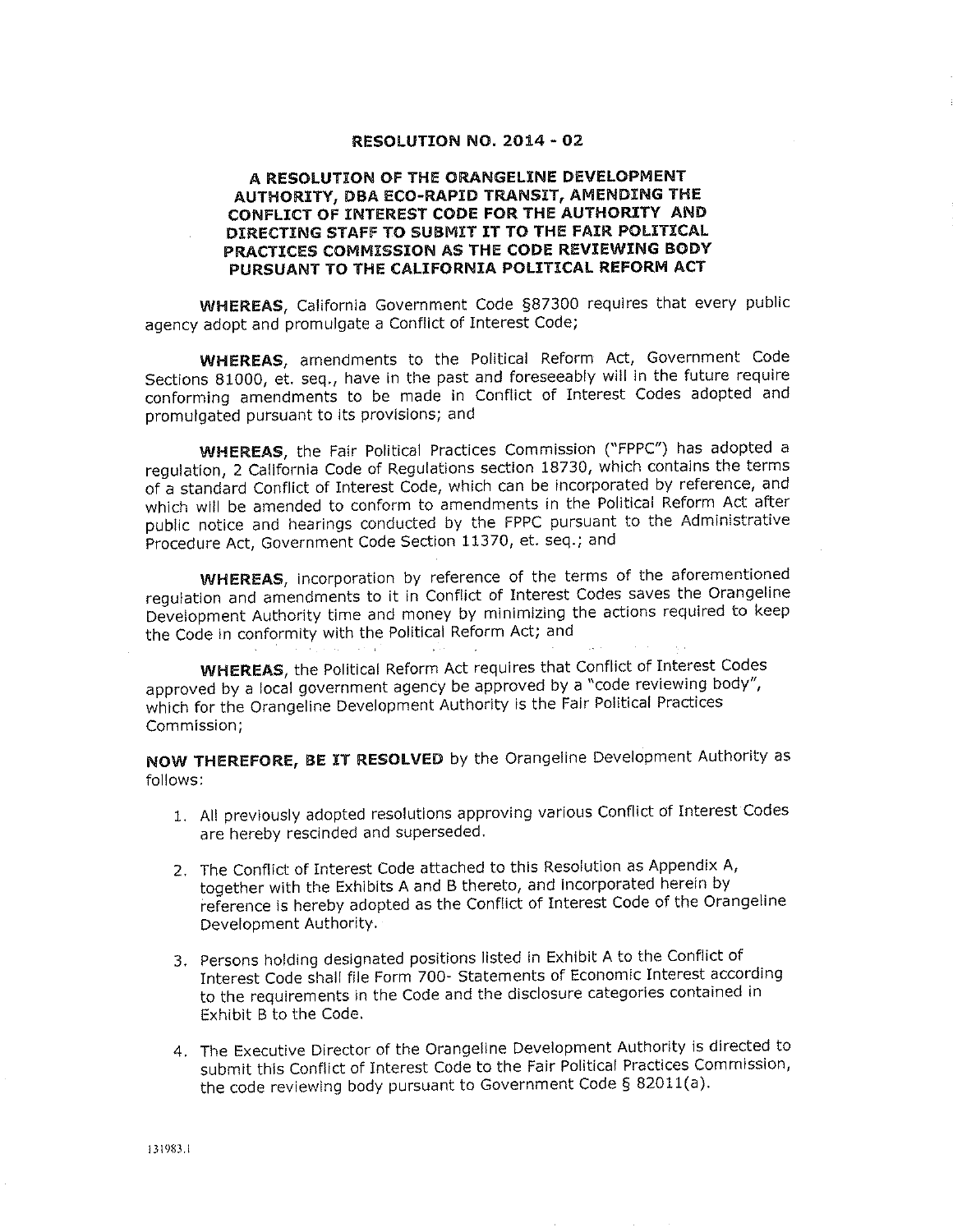5. The Secretary shall certify to the adoption of this Resolution.

 $\mathcal{O}(\mathcal{O}(\log n))$  , where  $\mathcal{O}(\log n)$  is  $\mathcal{O}(\log n)$ 

PASSED, APPROVED and ADOPTED this 13th of August, 2014.

Luis H. Marquez Chairman

ATTEST:

 $C^{\perp}$ ch Rosa E. Perez

Secretary

APPROVED AS TO FORM:

Teresa L. Highsmith General Counsel

 $\sim$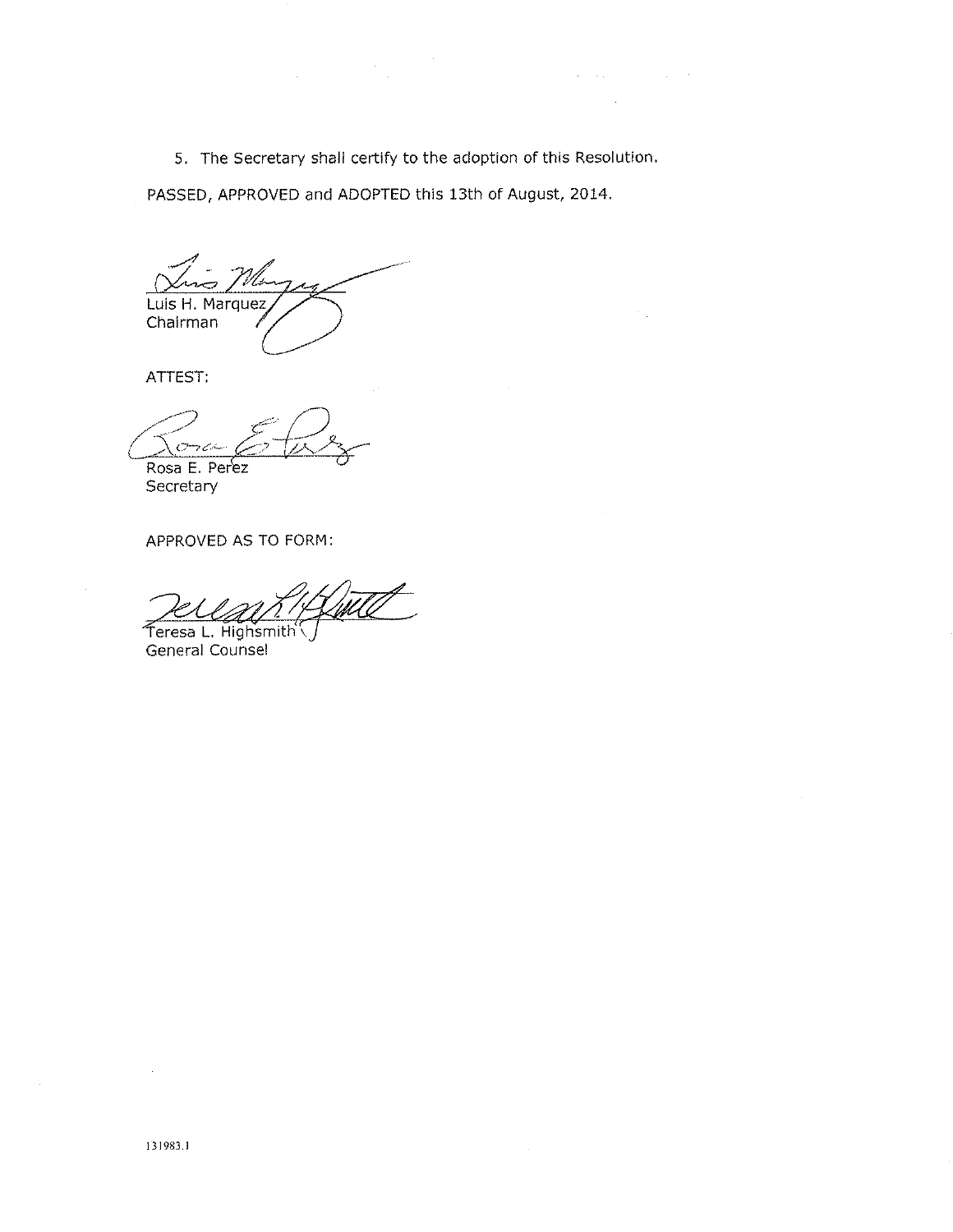### **APPENDIX A**

## **CONFLICT OF INTEREST CODE** FOR THE ORANGELINE DEVELOPMENT AUTHORITY

## Incorporation of FPPC Regulation 18730 (2 California Code of Regulations, Section 18730) by Reference

The Political Reform Act, Government Code Section 81000, et seq. requires each state and local government agency to adopt and promulgate a conflict of interest code. The Fair Political Practices Commission has adopted a regulation, 2 Cal. Code of Regs. section 18730, which contains the terms of a standard conflict of Interest code. It can be incorporated by reference and may be amended by the Fair Political Practices Commission after public notice and hearings to conform to amendments in the Political Reform Act. Therefore, the terms of 2 Cal. Code of Regs. section 18730, and any amendments to it duly adopted by the Fair Political Practices Commission are hereby incorporated by reference and, along with the attached Exhibits in which members and employees are designated and disclosure categories are set forth, shall constitute the conflict of interest code of the Orangeline Development Authority.

# Place of Filing of Statements of Economic Interests

All officials and employees required to submit a statement of economic interests shall file their statements with the Executive Director, or his or her designee. The agency shall make and retain a copy of all statements filed by its Governing Board Members, Alternate Board Members, as appropriate, and its Executive Director, and forward the originals of such statements to the Fair Political Practices Commission.

The agency shall retain the originals of statements for all other Designated Positions named in the agency's conflict of interest code. All retained statements, original or copied, shall be available for public inspection and reproduction (Gov. Code Section 81008).